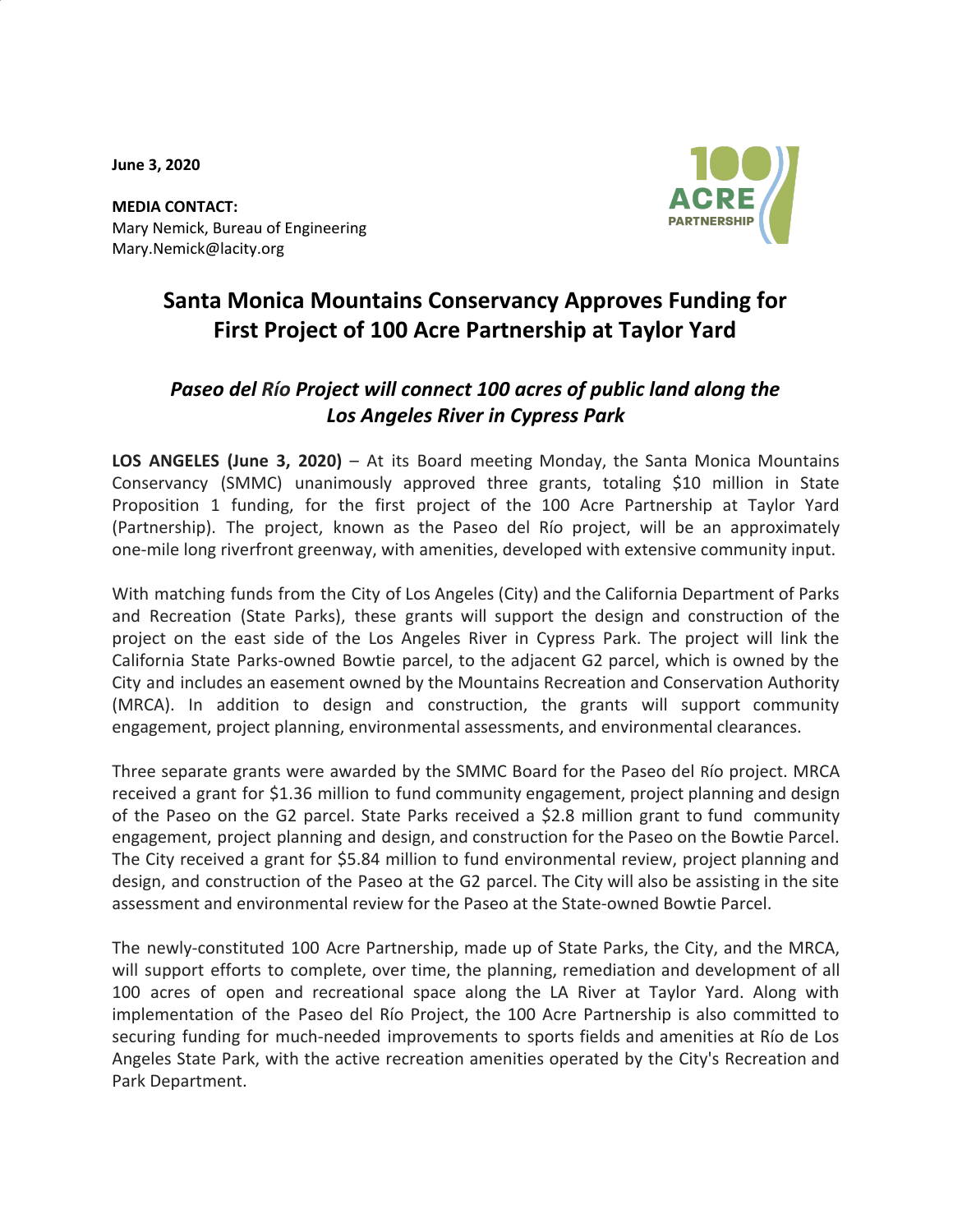Taylor Yard was previously a rail yard owned by Union Pacific Railroad. Part of the former rail yard is now divided into three open space parcels that total 100 acres and include the completed 40-acre Río de Los Angeles State Park, which opened in 2007, the 18-acre Bowtie parcel owned by State Parks, and the 42-acre G2 site owned by the City, with an easement owned by the MRCA.

The Paseo del Río project is anticipated to be the first of many projects at Taylor Yard undertaken by the Partnership. The Partnership partners signed a Letter of Intent in early 2020, outlining goals and expectations for working together to plan, coordinate, and deliver projects together; a formal MOU is now being drafted among the partners. The common goals of the partnership are included in the Letter of Intent, which is available on the partnership website: [www.100acrepartnership.org.](http://www.100acrepartnership.org/)

"Strong partnerships have always been the key to the Conservancy's success," said Irma Muñoz, chair of the Santa Monica Mountains Conservancy (SMMC), and a member of the Mountains Recreation and Conservation Authority Board. "Teaming up with our partners maximizes resources, positions us to strengthen our community efforts, and brings clarity to all involved. Our focused goal is to provide the community with something that they have asked for; close access to nature, wildlife, and the beauty of the Los Angeles River. This, of course, will include the ability to sight a majestic osprey, hear the song of the rarely seen Least Bell's Vireo, and even the croaking of our longtime last heard frogs."

"It's exciting to see these projects along the Los Angeles River move forward," stated State Senator Maria Elena Durazo. "A total of 100 acres will be completely revitalized, giving residents access to the LA River and creating additional green space in their own back yard. I cannot wait for this project to be realized, adding to the ecological footprint of Los Angeles while providing green job opportunities for local residents."

"Ensuring we provide safe green open spaces for Angelenos who live and work around the LA River is an important value driven goal that's been years in the making," said Assemblymember Wendy Carrillo. "Our community is worthy of a thriving and revitalized LA River, clean air, more trees, safe playgrounds for our children, and above all else, a state budget that reflects those values and funds projects that truly inspire environmental justice."

"For over twenty years, California State Parks has been committed to sharing the State Parks mission and improving access to State Parks in urban Los Angeles," said Craig Sap, Superintendent of the Angeles District. "Our success is largely attributable to innovative partnerships and intensive, community-driven planning efforts that we look forward to continuing through the 100 Acre Partnership."

"As the City's lead for the Paseo project, the Bureau of Engineering builds on 20 years of work with the community to revitalize the LA River," said Gary Lee Moore, City Engineer. "Engineering's commitment to delivering community-serving projects along the River includes parks, bikeways, greenways, stormwater capture facilities, and bridges, which are all part of the comprehensive planning we have done for River revitalization. This new 100 Acre Partnership,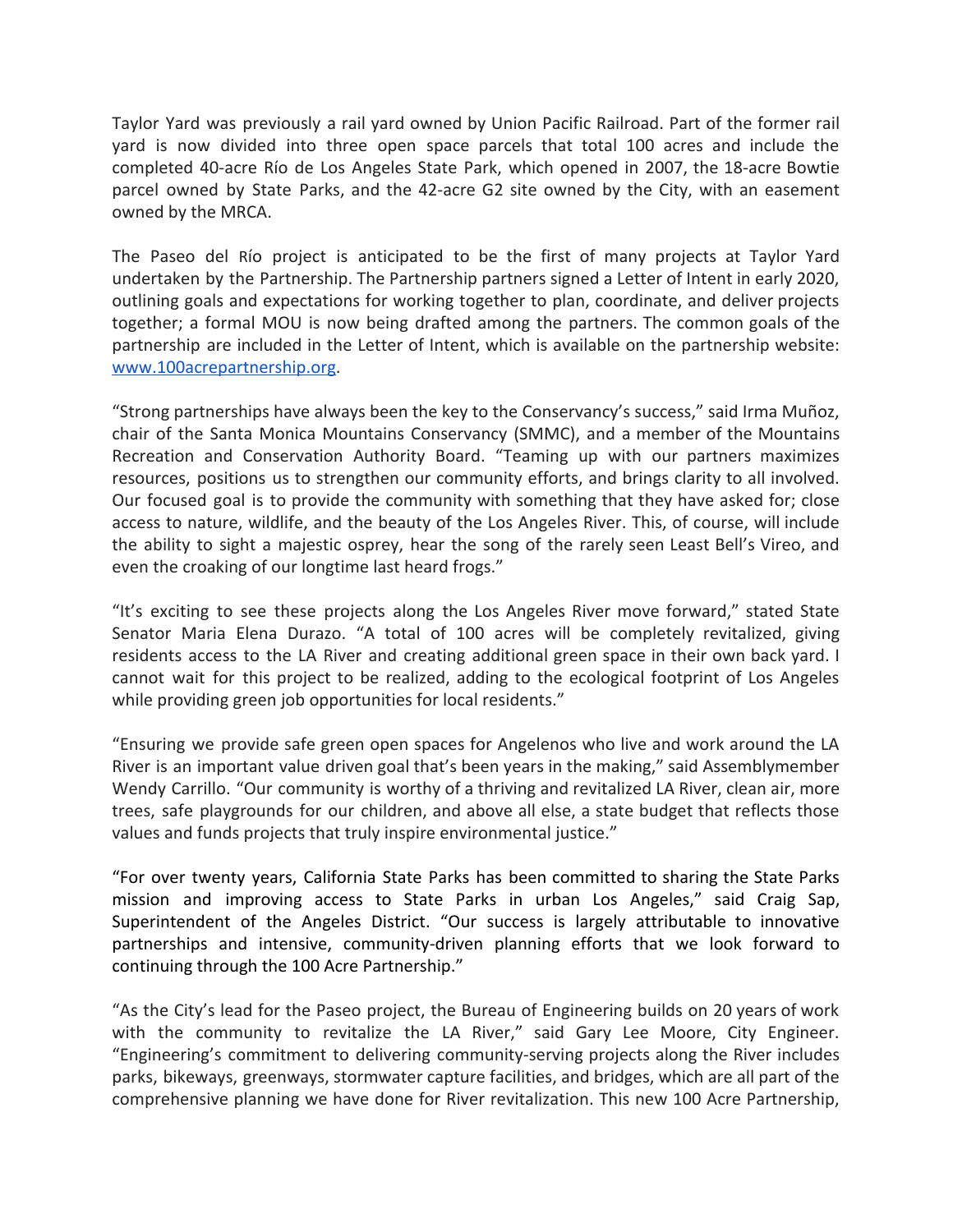and the State funding just approved for our first joint project at Taylor Yard, is crucial to continuing to realize the vision of a 51-mile, accessible River greenway."

"This announcement is a wonderful commitment towards building a collaborative and connective LA River system", said Michael Shull, General Manager of the City's Department of Recreation & Parks. "The SMMC's investment in the Paseo del Río will strengthen local, regional and state efforts to add precious open space, and will provide a new River-front amenity in the neighborhood."

#### **# # #**

## **About California Department of Parks and Recreation**

Parks are essential to the well-being of environments, economies and all people. California's state parks and the recreational programs supported by the California Department of Parks and Recreation and its divisions of Boating and Waterways, Off-Highway Motor Vehicle Recreation, and Office of Historic Preservation, are gateways to these benefits and to opportunities to connect with families, friends, and communities. With 280 state park units, over 340 miles of coastline, 970 miles of lake and river frontage, 15,000 campsites, and 4,500 miles of trails, the department contains the largest and most diverse recreational, natural, and cultural heritage holdings of any state agency in the nation.

#### **About Los Angeles Bureau of Engineering**

The Bureau of Engineering is the City's lead agency for the planning, design and construction management of public buildings, infrastructure and open space projects. Projects include municipal buildings, such as police and fire stations, convention centers, and recreational and cultural facilities, as well as bridges, street and transit projects, and stormwater and wastewater systems. Open space projects include the development of parks and the restoration of wetlands. Engineering also manages permitting for construction in the public right-of-way, as well as the City's state-of-the-art online mapping system. BOE's projects are nationally-recognized in the areas of environmental sustainability and design and fully support the City's goals of creating a prosperous, livable and safe city for all residents and businesses. For more information, please visit <https://eng.lacity.org/>

## **About Mountains Recreation & Conservation Authority**

The MRCA is dedicated to the preservation and management of local open space and parkland, wildlife habitat, watershed lands, and trails in both wilderness and urban settings, and to ensuring public access to public parkland. The MRCA works in cooperation with the Santa Monica Mountains Conservancy and other local government partners to acquire parkland, participate in vital planning processes, and complete major park improvement projects. The agency provides natural resources and scientific expertise, critical regional planning services, and education and leadership programs for thousands of youth each year. It is one of the lead agencies revitalizing the Los Angeles River and its tributaries.